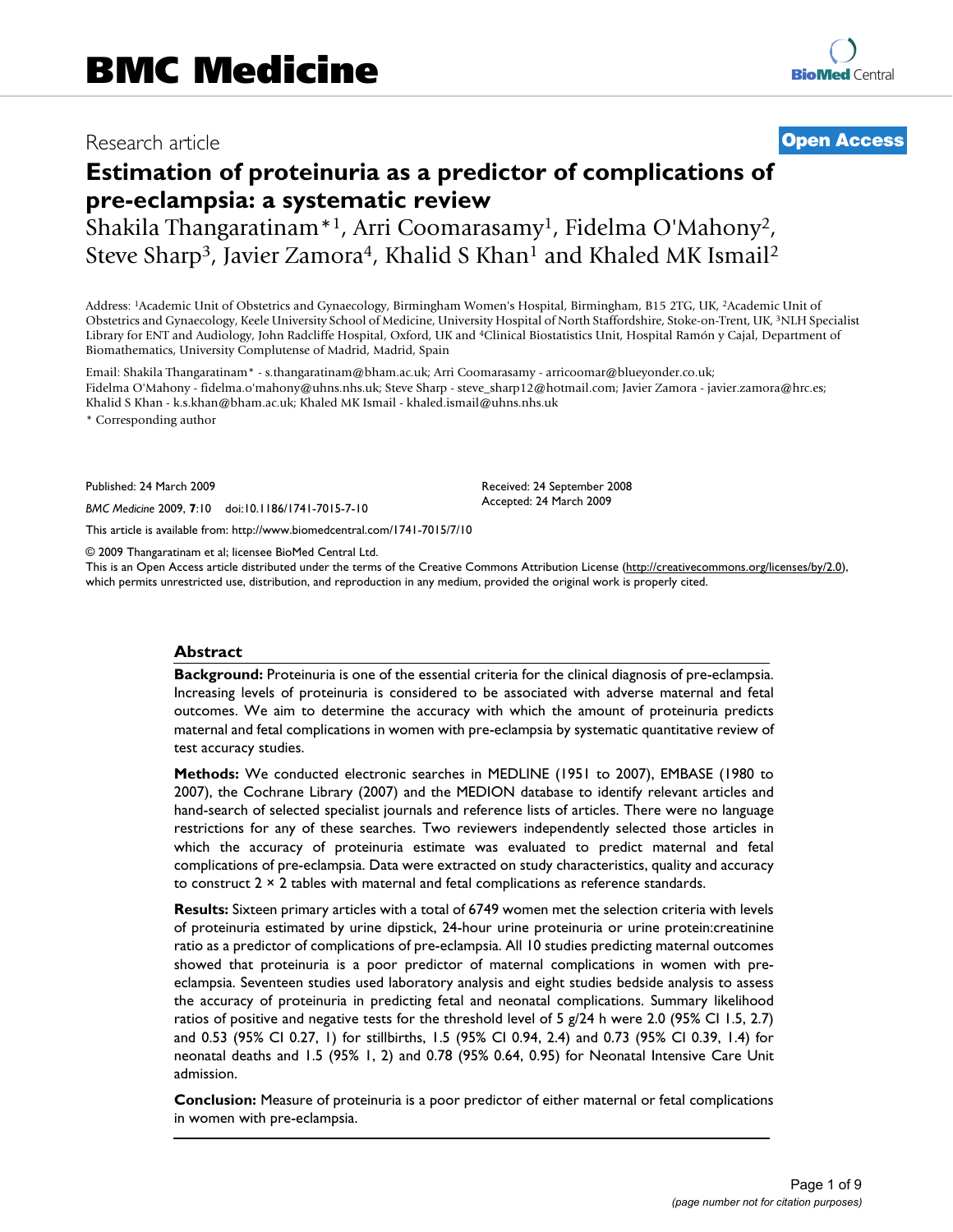#### **Background**

Pre-eclampsia is associated with increased maternal and fetal mortality and morbidity. Proteinuria is one of the essential criteria for the clinical definition of pre-eclampsia. It is part of the fundamental investigations performed by healthcare professionals in primary and secondary care to monitor disease severity and predict complications in women with pre-eclampsia. Urinalysis by visual reagent strip tests is widely performed in antenatal clinics and in the community by various health professionals. Total protein estimation in a 24-hour urine sample is also frequently used to assess the severity of pre-eclampsia in patients admitted to the hospital. More recently, spot urine protein:creatinine ratio has been used to provide an accurate quantification of 24-hour proteinuria [1]. Estimation of the accuracy of the predictive value of proteinuria by any of the above methods in predicting maternal and fetal complications will aid in clinical management by identifying the highest risk women who may need aggressive management, and the lower risk women in whom unnecessary interventions may be avoided.

Proteinuria occurs due to renal glomerular endotheliosis, a manifestation of widespread endothelial damage in preeclampsia [2,3]. The association between proteinuria and adverse fetal outcomes was first highlighted by Page and Christianson [4]. Since then, increased excretion of protein in women with pre-eclampsia has been generally associated with adverse maternal and fetal outcomes [5- 7]. However, the primary diagnostic studies that evaluate the association between increase in the levels of proteinuria and maternal and neonatal outcomes have not generally been conducted with sufficiently large sample size to provide precise accuracy estimates. Moreover, they vary widely in their definition of pre-eclampsia, maternal and fetal outcomes, the method used for measurement and optimal cut-off levels of proteinuria. There are no systematic reviews exploring the accuracy of proteinuria to predict complications of pre-eclampsia. We therefore conducted a comprehensive systematic review to obtain precise estimates of likelihood ratios of adverse maternal and fetal complications for various cut-off levels of proteinuria in women with pre-eclampsia.

#### **Methods** *Data Sources*

The review was carried out with a prospective protocol using widely recommended methods [8-12]. We searched MEDLINE (1951 to 2007), EMBASE (1980 to 2007), Cochrane Library (2007) and MEDION (a database of diagnostic test reviews set up by Dutch and Belgian researchers) for relevant citations. A search term combination was constructed after exhaustive planning and piloting of possible search concepts capturing the relevant population, tests and outcomes. Our search terms are shown in Additional file 1. An initial search in Medline yielded 11,711 citations. The search strategy was adapted for searching in Embase to obtain a total of 19,500 citations. From this citation set, studies were selected for inclusion in the review in a two-stage process if they studied the accuracy of proteinuria in the prediction of maternal and fetal complications in women with pre-eclampsia. The reference lists of all known primary and review articles were examined to identify cited articles not captured by electronic searches. Language restrictions were not applied. A comprehensive database of relevant articles was constructed.

#### *Study Selection*

Studies which evaluated the accuracy of proteinuria in women with pre-eclampsia for the prediction of maternal or fetal complications were selected in a two-stage process. We included studies that pre-specified the patients to have pre-eclampsia, used bedside (urine dipstick) or laboratory methods (24-hour protein estimation, urine protein:creatinine ratio) to measure levels of proteinuria and assessed maternal or fetal clinical complications as outcome. First, the electronic searches were scrutinised and full manuscripts of all citations that were likely to meet the predefined selection criteria were obtained. Second, final inclusion or exclusion decisions were made by the reviewers (ST and FOM) after examination of these manuscripts. Studies which met the predefined and explicit criteria regarding population, tests, outcomes and study design (Additional file 2) were selected for inclusion in the review. When disagreements occurred, they were resolved by consensus (ST, KI and FOM). In cases of duplicate publication, the most recent and complete versions were selected. There were no language restrictions.

Information was extracted from each selected article on study characteristics, quality and accuracy results. Accuracy data were used to construct 2 × 2 tables of proteinuria result (test positive if proteinuria levels were above the threshold defined in the primary study, and test negative if these were below the threshold) and maternal and fetal outcomes.

#### *Methodological quality assessment*

All manuscripts meeting the selection criteria were assessed for their methodological quality. Quality was defined as the confidence that the study design, conduct and analysis minimised bias in the estimation of test accuracy. Based on existing checklists [13,14], quality assessment involved scrutinizing study design and relevant features of the population, test and outcomes of the study. A study was considered to be of good quality if it used a prospective design, consecutive enrolment, full verification of the test result with reference standard, and had adequate test description. We excluded studies with case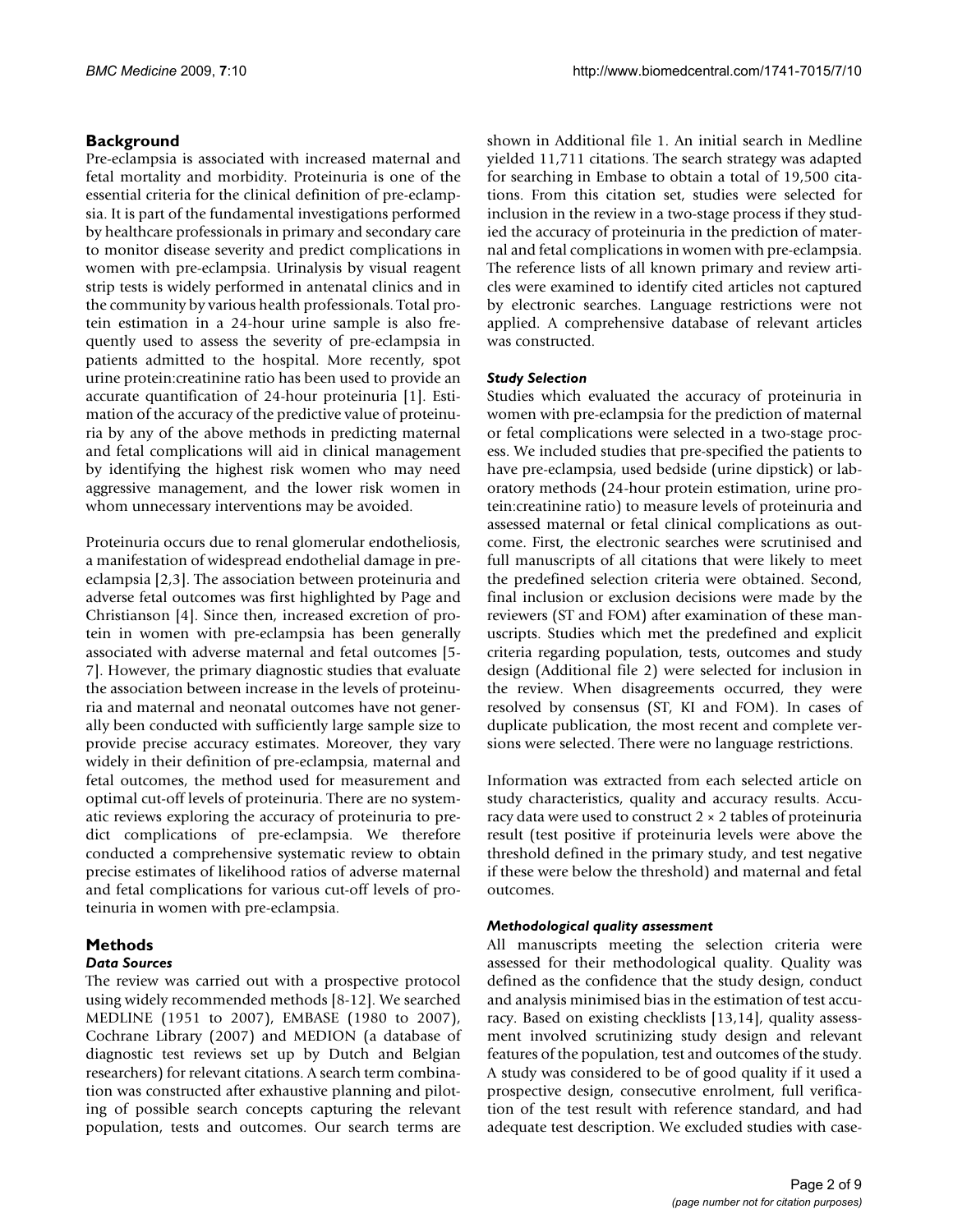control design as these are known to result in substantial bias [13].

#### *Data synthesis*

Likelihood ratios (LRs) for positive and negative test results were calculated for each study, separately for each test threshold. Summary LRs were then computed where appropriate for positive and negative test results for each individual test threshold and for each outcome of interest. This information is clinically more relevant than traditional summaries of accuracy such as sensitivity and specificity, as LRs allow the estimation of post-test probabilities of various complications for women at different risk levels [15]. The LR indicates by how much a given test result raises or lowers the probability of having the disease. The higher the LR of an abnormal test, the greater is the value of the test. Conversely, the lower the LR of a normal test, the greater is the value of the test. An LR of >10 or <0.1 is regarded as 'very useful' test accuracy, whilst an LR of 5 to 10 or 0.1 to 0.2 is regarded as 'moderately useful', and an LR of 2 to 5 or 0.2 to 0.5 is regarded as 'somewhat useful'. An LR of 1 to 2 or 0.5 to 1 is only regarded as 'little useful' and an LR of 1 as 'useless'. Although, this categorization is useful for interpretation of LRs, it should be noted that the value of a test may vary depending on the pre-test probability of the condition, and the consequences of treatment.

Heterogeneity of diagnostic odds ratio (dOR) was assessed graphically using forest plot [16] (not shown) and statistically using chi-squared test [17] to aid in decisions on how to proceed with quantitative synthesis [18]. As, for some tests and outcomes, there was either graphical or statistically significant heterogeneity, we used random effects model meta-analysis [17]. Where a quantitative approach was not appropriate due to significant clinical heterogeneity, we refrained from pooling and the results are described narratively and the LR of maternal and fetal complication estimated in each study is reported. All statistical analyses were performed using Meta Disc statistical package.

### **Results**

### *Literature identification and study quality*

Figure 1 summarizes the process of literature identification and selection. There were 16 primary articles that met the selection criteria including a total of 6749 women (Figure 1) [1,19-34]. Eight articles reported estimation of proteinuria by laboratory method only [20,21,23,26,28,29,33,34], five by bedside dipstick urinalysis only [22,24,25,30,32], two by either of the above methods [27,31] and one by spot urine protein:creatinine ratio [1]. The salient features (population subgroups, test characteristics and reference standards) of each individual study can be obtained from the authors. The definition of pre-eclampsia differed widely between the studies. The test threshold in individual studies for laboratory estimation varied from 0.3 g/24 h to 10 g/24 h, or was reported as an increase in proteinuria by 2  $g/24$  h between two measurements. The cut-off levels for bedside urinalysis using visual reagents ranged from 1+ to 4+ of proteinuria. One study evaluated the accuracy of spot urine protein: creatinine ratio for threshold levels of 500 mg/mmol and 900 mg/mmol in the prediction of maternal and fetal complications [1]. The methodological quality of the included studies is given in Figure 2.

#### *Proteinuria to predict maternal outcomes*

Three test accuracy studies evaluated the accuracy of proteinuria in predicting eclampsia for cut off levels of 5 g/24 h, 10  $g/24$  h and an increase by 2 g in 24 hours [23,26]. The LR of positive test ranged from 1.7 (95% CI 0.94, 3.1) to 2.7 (95% CI 1.1, 6.2) respectively. The negative LR ranged from 0.41 (95% CI 0.04, 4.5) to 0.62 (95% CI 0.28, 1.4) (Figure 3).

Two studies estimated the accuracy of proteinuria in predicting placental abruption using a cut-off of increase in level more than 2 g/24 h [23,29]. The pooled positive and negative LRs for the above cut-off were 0.88 (95% CI 0.42, 1.86) and 1.1 (95% CI 0.75, 1.6) respectively (Figure 3).

HELLP syndrome prediction was evaluated in four test accuracy studies [23,26,29]. The pooled estimate of LRs for positive and negative test for a cut-off of increase in levels more than 2 g in 24 hours were 0.86 (95% CI 0.38, 2) and 1.1 (95% CI 0.74, 1.6) respectively (Figure 3).

#### *Proteinuria to predict fetal outcomes*

#### *Fetal, neonatal and perinatal mortality*

Thirteen studies reported prediction of fetal, neonatal and perinatal mortality using both laboratory and bedside testing for proteinuria [1,20,21,23,26,28-30,34]. The pooled LRs for positive and negative test for a cut-off of 5  $g/24$  h as reported in three studies [20,21,23] were 2 (95% CI 1.5, 2.7) and 0.53 (95% CI 0.27, 1) respectively (Figure 4). The largest study, involving 3260 patients, that estimated the prediction of stillbirths in pre-eclampsia was conducted by Taylor et al using urine dipstick method [35].

Neonatal deaths were evaluated in five studies for cut-off levels of 5 g/24 h (*n* = 3) [20,21,26], 10 g/24 h (*n* = 1) [26] and increase by 2 g in 24 h  $(n = 1)$  [23]. The pooled estimates of LR+ and LR- for proteinuria threshold of 5 g/24 h were 1.5 (95% CI 0.94, 2.4) and 0.73 (95% 0.39, 1.4) respectively.

The threshold levels of proteinuria to predict perinatal deaths were 1 g/l, 2 g/l and 500 mg/mmol. The positive LR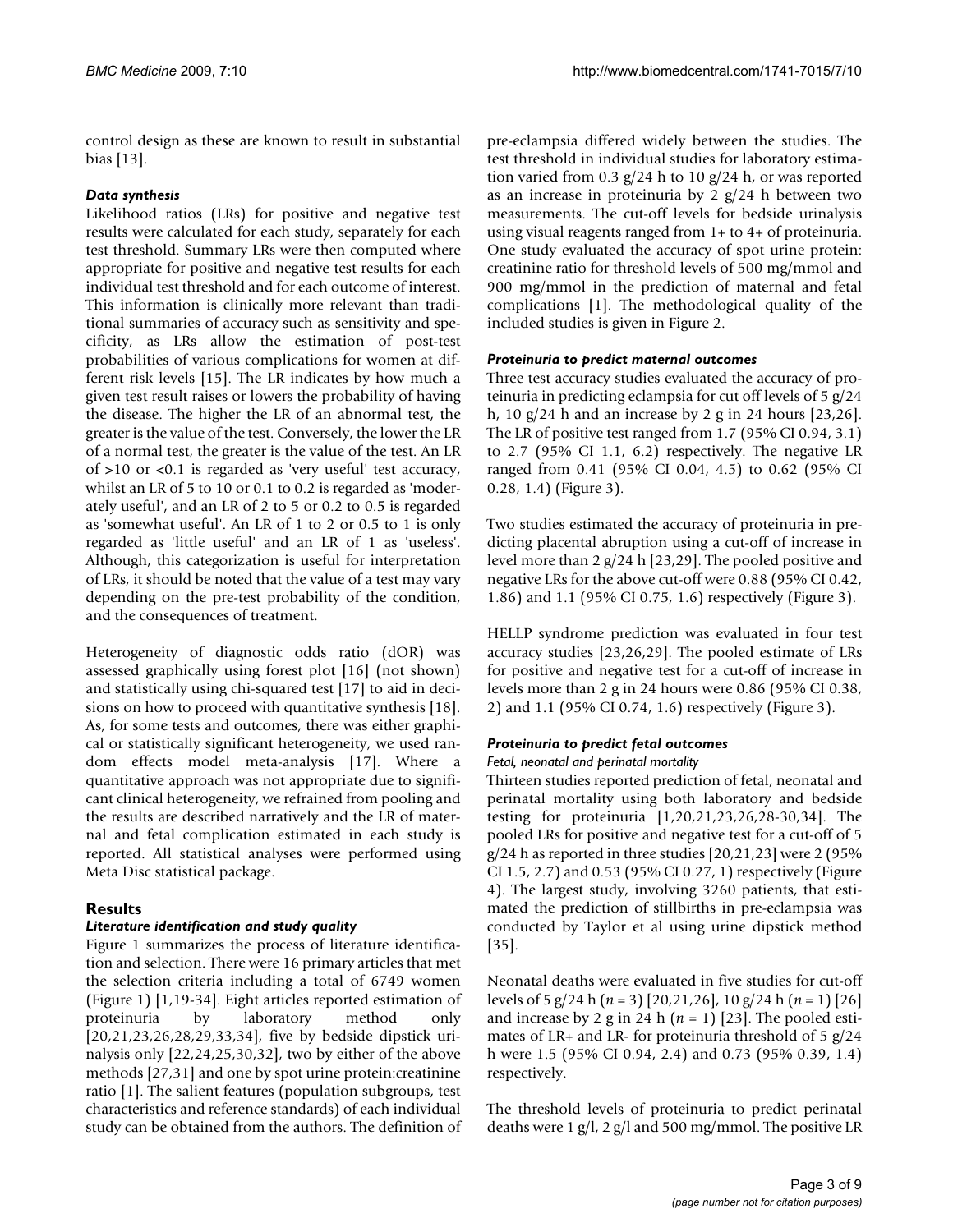

#### **Figure 1** Study selection process for systematic review of proteinuria to predict maternal and fetal complications

**Study selection process for systematic review of proteinuria to predict maternal and fetal complications**.

was 5.3 (95% CI 1.3, 22.1) and the negative LR was 0.55 (95% CI 0.14, 2.2) for cut-off levels of 500 mg/mmol [1].

#### *Small for gestational age*

Four studies assessed the accuracy of bedside urinalysis for cut-offs of 1+, 2+ and 3+ of proteinuria in urine dipstick [22,24,27]. The pooled positive and negative LRs for 3+ of proteinuria were 1.6 (95% CI 1.1, 2.3) and 0.75 (95% CI 0.59, 0.96) respectively. The likelihood ratio of laboratory estimates of proteinuria levels of 0.3 g/24 h and 0.5 g/24 h were 0.96 (95% CI 0.75, 1.2) and 1.7 (95% CI 1.1, 2.7) for positive test and 1.09 (95% 0.63, 1.9) and 0.73 (95% CI 0.52, 1) for negative test respectively, using the benzethonium chloride assay (BCA) [33]. For tests performed on the same patients using the Bradford assay Waugh et al report positive likelihood ratios of 1.71 (95% CI 1.0, 2.9) and 2.79 (95% CI 1.4, 5.5) for cut-off levels of 0.3 g/24 h and  $0.5$  g/24 h respectively [33].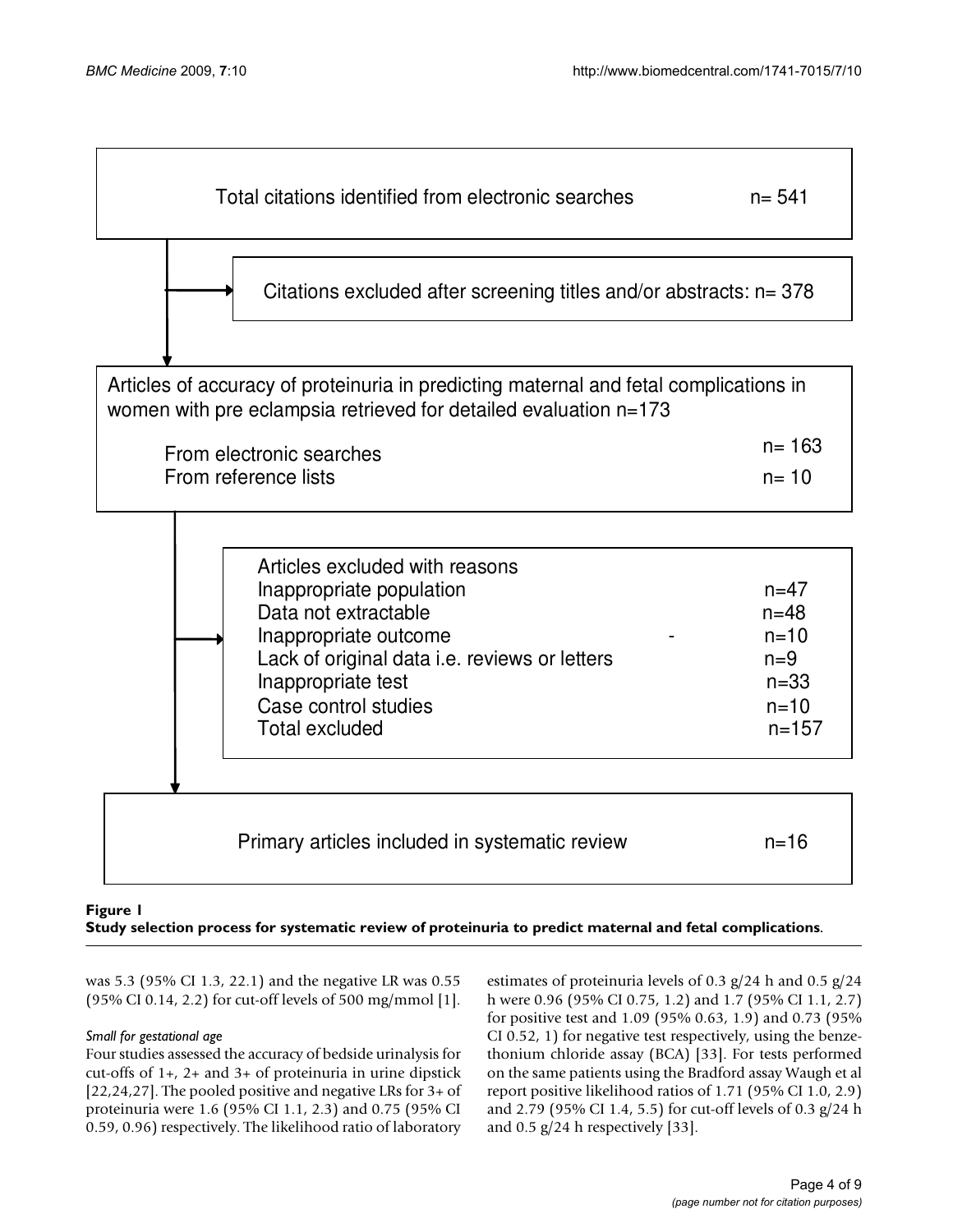

Quality of the included primary studies in the systematic revi women with pre-eclampsia **Figure 2** ew of accuracy of proteinuria in predicting complications in **Quality of the included primary studies in the systematic review of accuracy of proteinuria in predicting complications in women with pre-eclampsia**.

#### *Neonatal Intensive Care Unit (NICU) admission*

NICU admission was assessed as an outcome in five studies [20,23,24,26]. The pooled positive and negative LRs for cut-off level of 5  $g/24$  h were 1.5 (95% CI 1, 2) and 0.78 (955 CI 0.64, 0.95) and for levels of 10 g/24 h, the LRs were 5.6 (95% CI 1.8, 17.4) and 0.77 (95% CI 0.69, 0.87) respectively.

#### **Discussion**

Proteinuria has usually been associated with increase in maternal and fetal mortality and morbidity [7]. Our review has shown that the magnitude of proteinuria in women with pre-eclampsia is a poor predictor of the major maternal and fetal complications.

For prediction of adverse fetal outcomes, the only statistically significant results were observed for positive test result with LR+ ranging from 1.3 to 2.3 for cut-off levels of 5 g/24 h, 1+ and 3+ proteinuria in the prediction of stillbirths [20,21,23,30]. Furthermore, we need to take into account that three of these five test accuracy studies were conducted more than 30 years ago [21,30]. The test was found to be a poor predictor of neonatal and perinatal deaths with no significant LRs for positive or negative test. The test performed poorly as evidenced by the increase in adverse events noticed in the test negative group compared with the test positive group, as noticed in some studies [23,28,33]. The overall low value of abnormal test and high value of normal test implies that the test is of 'very little' clinical value.

The validity of our review findings depends on the methodology of the systematic review and the quality of the individual studies included [13]. An extensive literature search was performed in relevant databases without any language restrictions to minimize the possibility of missing any studies. Methodological deficiencies such as verification bias, differential use of reference standards and case-control design did not apply to the studies in the review, ensuring inclusion of studies of acceptable quality.

The methodological problems facing reviews of this nature are daunting. A significant limitation of this review is the heterogeneity noticed between individual studies with regards to population, definition of pre-eclampsia, method of performing the test, test thresholds, frequency of testing, interval between the test and outcome, and reference standards. The lack of information regarding the temporal relation between test findings and outcomes observed and possibility of confounding by other risk factors contributing to maternal and fetal complications may influence the observed predictive value of proteinuria for maternal and fetal complications. The wide confidence intervals observed for the various outcomes are a reflection of the statistical uncertainty around the results due to the small sample size in many studies. Meta-analysis of studies using individual patient data may conquer many of the difficulties identified.

#### **Conclusion**

This systematic review has shown that estimation of levels of proteinuria in women with is not a clinically useful test to predict fetal or maternal complications. The results of this review calls into question the commonly used practice of making clinical decisions in women with preeclampsia based on the severity of proteinuria. It has high-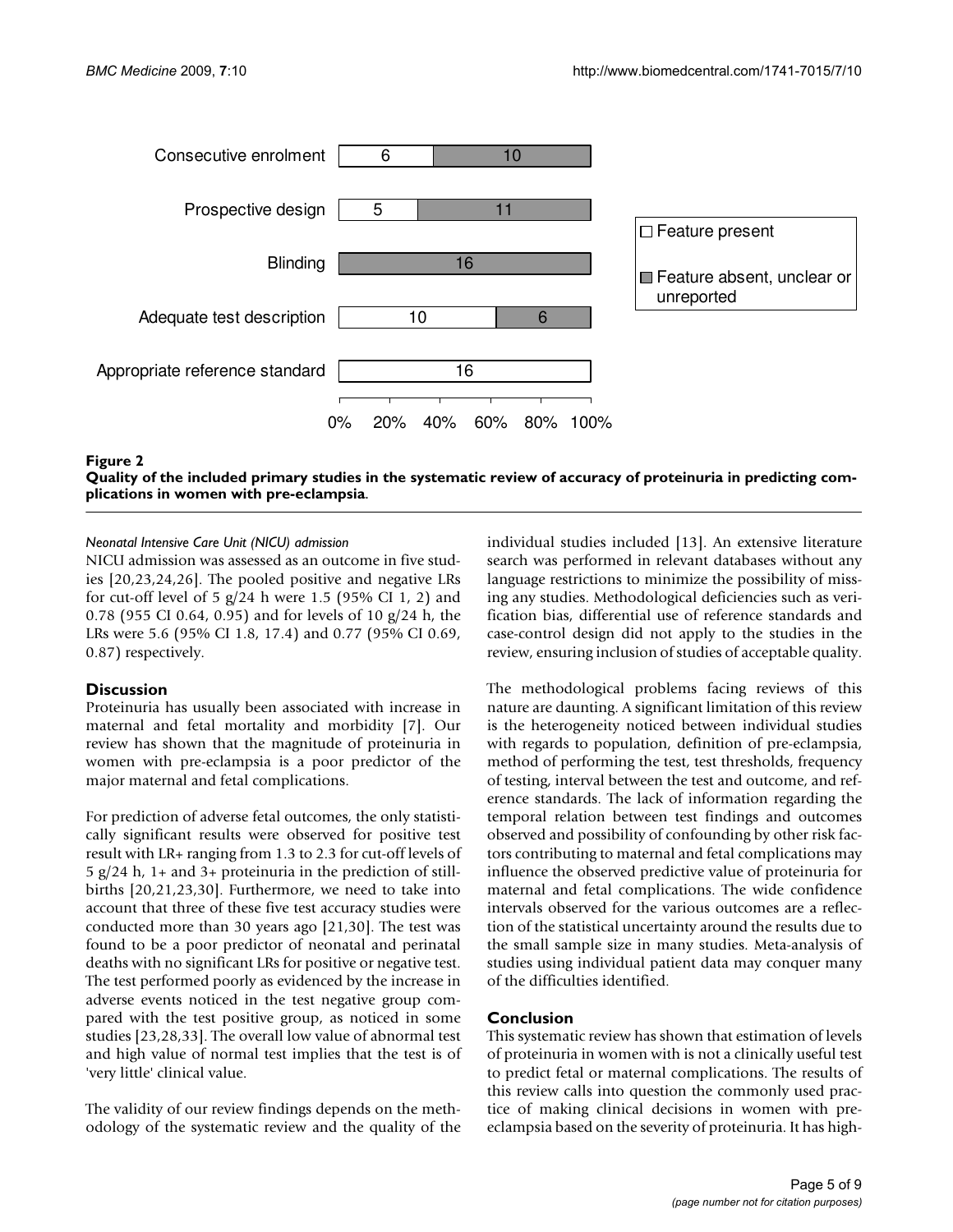| Cut off                             | <b>Study Year</b> | <b>Number</b> |                           | LR- (95% CI)                   |                           | LR+ (95% CI)                       |
|-------------------------------------|-------------------|---------------|---------------------------|--------------------------------|---------------------------|------------------------------------|
| <b>Eclampsia</b>                    |                   |               |                           |                                |                           |                                    |
| 5g/24h                              | Newman 2002       | 209           |                           | $0.55(0.18 - 1.7)$             |                           | $1.7(0.94 - 3.1)$                  |
| 10g/24h                             | Newman 2002       | 209           |                           | $0.62(0.28 - 1.4)$             |                           | $2.7(1.1 - 6.2)$                   |
| Increase by 2g/24h                  | <b>Hall 2002</b>  | 74            |                           | $0.41(0.04 - 4.5)$             |                           | $2.0(0.83 - 4.6)$                  |
| <b>Abruption</b>                    |                   |               |                           |                                |                           |                                    |
| 5g/24h                              | Buchbinder 2002   | 107           |                           | $0.68(0.23-2)$                 |                           | $1.5(0.69 - 3.1)$                  |
| Increase by 2g/24h                  | Schiff 1996       | 66            |                           | $0.94(0.45-2)$                 |                           | $1.1(0.36 - 3.4)$                  |
|                                     | <b>Hall 2002</b>  | 74            |                           | $1.2(0.75 - 1.9)$              |                           | $0.74(0.27-2)$                     |
| Increase by 2g/24h <b>Pooled LR</b> |                   | 140           |                           | $1.1(0.75-1.6)$<br>$p = 0.603$ |                           | $0.88(0.42 - 1.86)$<br>$p = 0.591$ |
| <b>HELLP syndrome</b>               |                   |               |                           |                                |                           |                                    |
| 5g/24h                              | Newman 2002       | 209           |                           | $0.86(0.62 - 1.2)$             |                           | $1.2(0.82 - 1.8)$                  |
| 10g/24h                             | Newman 2002       | 209           |                           | $0.96(0.8-1.2)$                |                           | $1.2(0.59 - 2.3)$                  |
| Increase by 2g/24h                  | Schiff 1996       | 66            |                           | $1.1(0.68 - 1.7)$              |                           | $0.90(0.38 - 2.2)$                 |
|                                     | <b>Hall 2002</b>  | 74            |                           | $1.2(0.55-2.8)$                |                           | $0.63(0.06-7)$                     |
| Increase by 2g/24h Pooled LR        |                   | 140           |                           | $1.1(0.74-1.6)$<br>$p=0.729$   |                           | $0.86(0.38-2)$<br>$p = 0.781$      |
|                                     |                   | ᅮ<br>0.1      |                           | 10                             | 0.1<br>1                  | 10                                 |
|                                     |                   |               | Negative Likelihood ratio |                                | Positive Likelihood ratio |                                    |

Likelihood ratios for maternal **Figure 3** outcomes in women with pre-eclampsia for various threshold levels of proteinuria **Likelihood ratios for maternal outcomes in women with pre-eclampsia for various threshold levels of proteinuria**.

lighted the need for large, well-designed prospective studies on this important question with the hope to expand future research.

#### **Competing interests**

The authors declare that they have no competing interests.

#### **Authors' contributions**

KSK conceived the idea of the review and developed the protocol with KMKI, FOM, AC and ST. SS searched the electronic databases to identify the studies. JZ and ST conducted statistical analysis. All authors contributed to the writing of manuscript.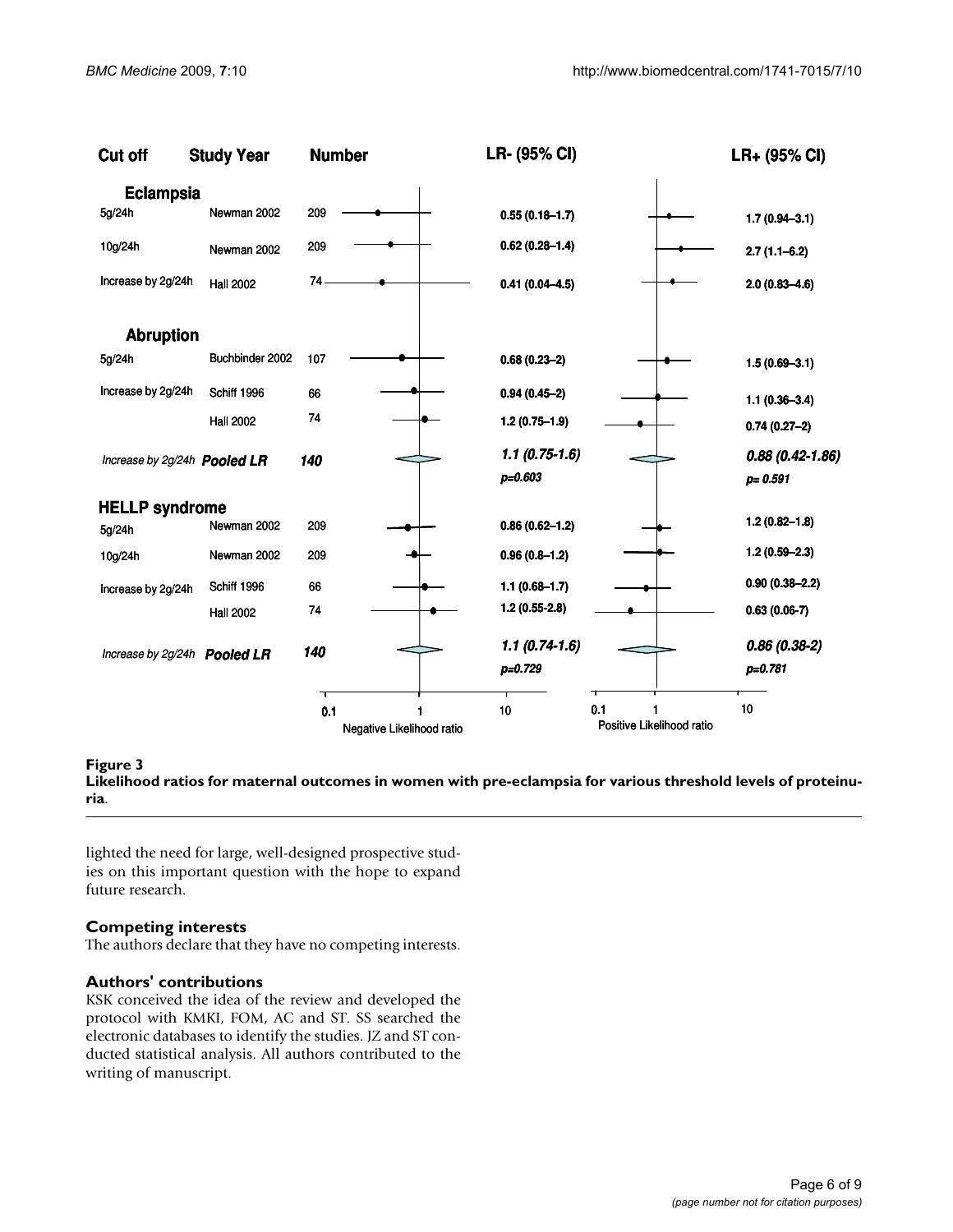| <b>Cut off</b>                  | <b>Study Year Number</b>         |                              | LR -(95% CI)                   | LR +(95% CI)                    |
|---------------------------------|----------------------------------|------------------------------|--------------------------------|---------------------------------|
|                                 | <b>Stillbirths</b>               |                              |                                |                                 |
| 5g/24h                          | Buchbinder 2002                  | 107                          | $0.21(0.02-2.8)$               | $2.2(1.4-3.3)$                  |
|                                 | Fleigner 1975                    | 99                           | $0.54(0.24-1.2)$               | 1.8 (1.1-2.8)                   |
|                                 | <b>Hall 2002</b>                 | 340                          | $0.66(0.16-2.6)$               | $2.1(0.51-8.3)$                 |
| 5g/24h                          | <b>Pooled LR</b>                 | 546                          | $0.53(0.27-1)$<br>$p = 0.719$  | $2.0(1.5-2.7)$<br>p=0.789       |
| $1+$                            | Taylor 1954                      | 3260                         | $0.69(0.59-0.82)$              | $1.3(1.2-1.4)$                  |
| 3+                              | Taylor 1954                      | 3260                         | 0.76 (0.70-0.84)               | $2.3(1.9-2.7)$                  |
|                                 | <b>Neonatal deaths</b>           |                              |                                |                                 |
| 5g/24h                          | Newman 2002                      | 209                          | $0.73(0.35-1.5)$               | 1.4 (0.76-2.6)                  |
|                                 | Buchbinder 2002                  | 107                          | $0.43(0.04-4.8)$               | 1.8 (0.79-4.1)                  |
|                                 | Fleigner 1975                    | 99                           | $0.85(0.21-3.4)$               | $1.2(0.3-5)$                    |
| 5g/24h                          | Pooled LR                        | 415                          | $0.73(0.39-1.4)$<br>p=0.884    | $1.5(0.94-2.4)$<br>p=0.378      |
| 10g/24h                         | Newman 2002                      | 209                          | $0.82(0.52-1.3)$               | 1.8 (0.67-4.6)                  |
| Increase by Hall 2002<br>2g/24h |                                  | 74                           | 1.5 (0.98-2.3)                 | $0.31(0.02-4.1)$                |
|                                 | <b>Perinatal deaths</b>          |                              |                                |                                 |
| 1g/l                            | Paladini 1970                    | 379                          | $1(0.8-1.4)$                   | $0.96(0.77-1.2)$                |
| 2g/l                            | Paladini 1970                    | 379                          | $1.0(0.83-1.2)$                | 1.0 (0.72-1.4)                  |
|                                 | 500mg/mmoChan 2005               | $321 -$                      | $0.55(0.14-2.2)$               | $5.3(1.3-22.1)$                 |
|                                 | <b>Small for gestational age</b> |                              |                                |                                 |
| $1+$                            | Lao 1988                         | 87                           | $0.61(0.3 - 1.24)$             | $1.4(0.95 - 2.1)$               |
| $^{2+}$                         | Odegaard 2000                    | 307                          | $0.45(0.21 - 0.96)$            | $1.3(1.1 - 1.5)$                |
| 3+                              | Odegaard 2000                    | 307                          | $0.72(0.53 - 0.97)$            | $1.9(1.3 - 2.8)$                |
|                                 | Furukawa 2006                    | 79                           | $0.82(0.55 - 1.2)$             | $1.3(0.78 - 2.1)$               |
| $3+$                            | Pooled LR                        | 386                          | $0.75(0.59 - 0.96)$<br>p=0.595 | $1.6(1.1 - 2.3)$<br>$p = 0.241$ |
| 0.5g/24h                        | Waugh 2005                       | 195                          | $0.73(0.52-1.0)$               | 1.7 (1.1-2.7)                   |
| 0.3g/24h                        | Waugh 2005                       | 195                          | 1.09 (0.63-1.9)                | $0.96(0.75-1.2)$                |
| 5g/24h                          | Buchbinder 2002                  | 107                          | $0.63(0.25 - 1.6)$             | 1.6 (0.86-2.8)                  |
|                                 | <b>NICU admission</b>            |                              |                                |                                 |
| 5g/24h                          | Newman 2002                      | 209                          | $0.78(0.62 - 0.97)$            | 1.6 (0.96–2.7)                  |
|                                 | Buchbinder 2002                  | 107                          | $0.78(0.52 - 1.2)$             | $1.4(0.87 - 2.1)$               |
| 5g/24h                          | <b>Pooled LR</b>                 |                              | $0.78(0.64 - 0.95)$<br>p=0.966 | $1.5(1 - 2)$<br>p=0.617         |
| 10g/24h                         | Newman 2002                      | 209                          | $0.77(0.69 - 0.87)$            | 5.6 (1.8–17.4)                  |
| $1+$                            | Lao 1988                         | 87                           | $0.61(0.23 - 1.6)$             | $1.4(0.87 - 2.2)$               |
| Increase by Hall 2002<br>2g/24h |                                  | 340                          | $0.78(0.47-1.3)$               | 1.4 (0.78-2.5)                  |
|                                 |                                  | 1<br>0.1<br>Likelihood ratio | 10<br>0.1<br>Likelihood ratio  | 10                              |

**Figure 4** Likelihood ratios for fetal outcomes in with pre-eclampsia for various threshold levels of proteinurial levels of proteinurial levels of proteinurial levels of proteinurial levels of proteinurial levels of prote

**Likelihood ratios for fetal outcomes in women with pre-eclampsia for various threshold levels of proteinuria**.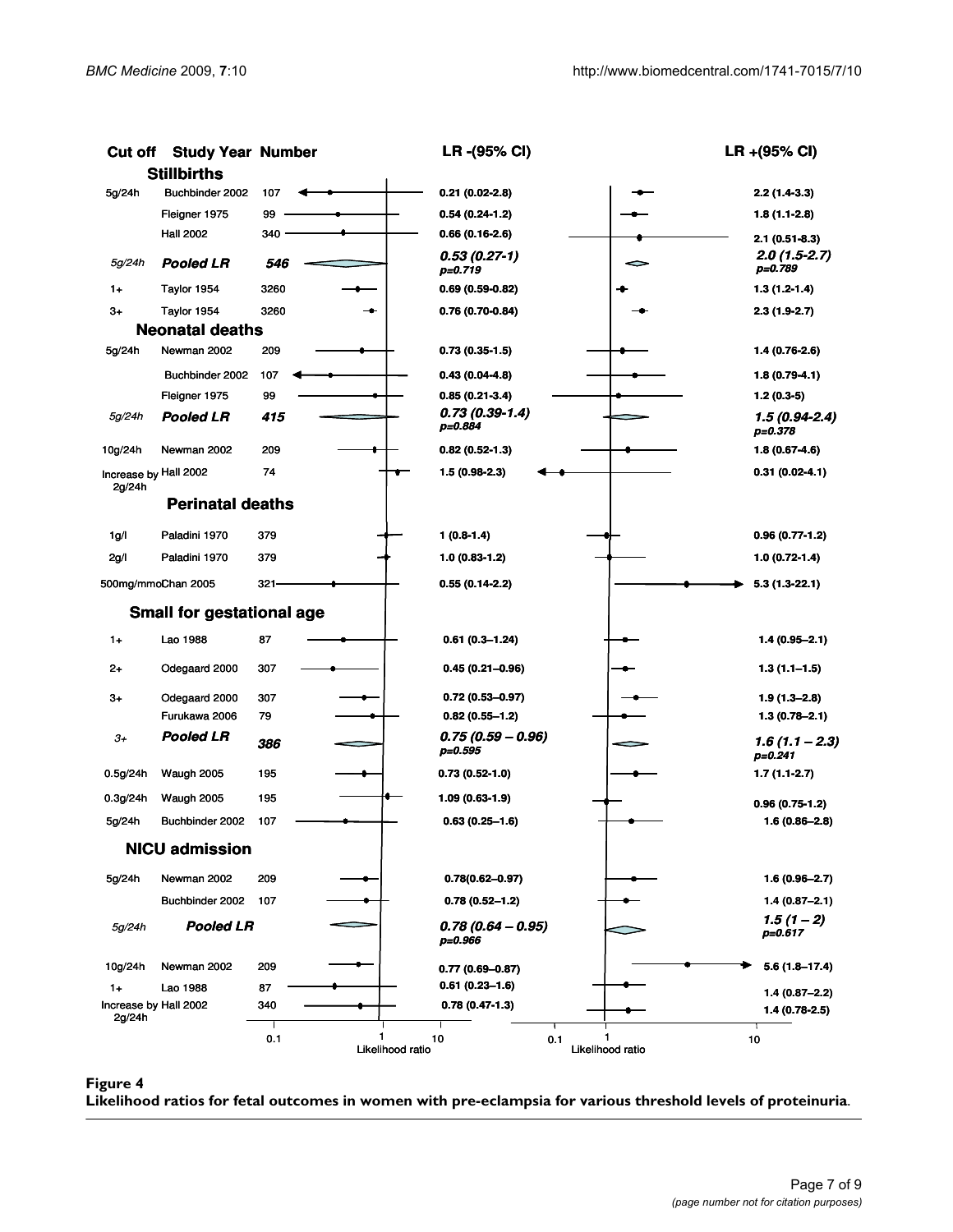#### **Additional material**

#### **Additional file 1**

Table S1.

*Search term combinations for identification of studies predicting complications of pre eclampsia.* Click here for file [\[http://www.biomedcentral.com/content/supplementary/1741-](http://www.biomedcentral.com/content/supplementary/1741-7015-7-10-S1.doc) 7015-7-10-S1.doc]

#### **Additional file 2**

Table S2.

*Study characteristics of the trials included in the systematic review of accuracy of proteinuria in predicting complications in women with pre-eclampsia.* Click here for file

[\[http://www.biomedcentral.com/content/supplementary/1741-](http://www.biomedcentral.com/content/supplementary/1741-7015-7-10-S2.doc) 7015-7-10-S2.doc]

#### **Acknowledgements**

The members of the TIPPS (Tests In Prediction of Pre-eclampsia's Severity) review group are: Shakila Thangaratinam (Clinical Lecturer/Specialist Registrar), Arri Coomarasamy (Senior Lecturer/Consultant in Gynaecology) and Khalid S Khan (Professor in Obstetrics and Gynaecology) affiliated to Academic Unit, Birmingham Women's Hospital, Birmingham, B15 2TG, UK. Khaled MK Ismail (Senior Lecturer/Consultant), Fidelma O'Mahony (Senior Lecturer/Consultant) and Shaughn O'Brien (Professor in Obstetrics and Gynaecology) affiliated to Academic Unit of Obstetrics and Gynaecology, Keele University School of Medicine, University Hospital of North Staffordshire, Stoke-on-Trent, ST4 6QG, UK. Steve Sharp (Electronic Information Librarian) affiliated to NeLH Specialist Library for ENT and Audiology, Radcliffe Infirmary, Oxford, OX2 6HE, UK. Funding was provided by University Hospital North Staffordshire Research and Development Department, Stoke-on-Trent, UK. (Ref No. R 5177680).

#### **References**

- 1. Chan P, Brown M, Simpson J, Davis G: **[Proteinuria in pre-eclamp](http://www.ncbi.nlm.nih.gov/entrez/query.fcgi?cmd=Retrieve&db=PubMed&dopt=Abstract&list_uids=15713140)[sia: how much matters?](http://www.ncbi.nlm.nih.gov/entrez/query.fcgi?cmd=Retrieve&db=PubMed&dopt=Abstract&list_uids=15713140)** *BJOG* 2005, **112:**280-285.
- 2. Pollak VE, Nettles JB: **[The kidney in toxemia of pregnancy: a](http://www.ncbi.nlm.nih.gov/entrez/query.fcgi?cmd=Retrieve&db=PubMed&dopt=Abstract&list_uids=13736843) [clinical and pathologic study based on renal biopsies.](http://www.ncbi.nlm.nih.gov/entrez/query.fcgi?cmd=Retrieve&db=PubMed&dopt=Abstract&list_uids=13736843)** *Medicine (Baltimore)* 1960, **39:**469-526.
- 3. Spargo B, McCartney CP, Winemiller R: **[Glomerular capillary](http://www.ncbi.nlm.nih.gov/entrez/query.fcgi?cmd=Retrieve&db=PubMed&dopt=Abstract&list_uids=13833162) [endotheliosis in toxemia of pregnancy.](http://www.ncbi.nlm.nih.gov/entrez/query.fcgi?cmd=Retrieve&db=PubMed&dopt=Abstract&list_uids=13833162)** *Arch Pathol* 1959, **68:**593-599.
- 4. Page EW, Christianson R: **[The impact of mean arterial pressure](http://www.ncbi.nlm.nih.gov/entrez/query.fcgi?cmd=Retrieve&db=PubMed&dopt=Abstract&list_uids=937399) [in the middle trimester on the impact of pregnancy.](http://www.ncbi.nlm.nih.gov/entrez/query.fcgi?cmd=Retrieve&db=PubMed&dopt=Abstract&list_uids=937399)** *Am J Obstet Gynecol* 1976, **125:**740-746.
- 5. American College of Obstetrics and Gynecology: **Diagnosis and management of preeclampsia and eclampsia.** In *Practice bulletin No.: 33* Washington (DC), American College of Obstetrics and Gynecology; 2002.
- 6. Cunningham FG: **Hypertensive disorders of pregnancy.** In *Williams' Obstetrics* New York: McGraw-Hill; 2001:567-618.
- 7. Ferazzani S, Caruso A, De Carolis S, Martino IV, Mancoso S: **Proteinuria and outcome of 444 pregnancies complicated by hypertension.** *Am Journal Obstet Gynecol* 1990, **162:**366-371.
- 8. Irwig LM, Tosteton AN, Gatsonis CA, Lao J, Colditz G, Chalmers TC, Mosteller Fl: **[Guidelines for meta-analyses evaluating diagnos](http://www.ncbi.nlm.nih.gov/entrez/query.fcgi?cmd=Retrieve&db=PubMed&dopt=Abstract&list_uids=8135452)[tic tests.](http://www.ncbi.nlm.nih.gov/entrez/query.fcgi?cmd=Retrieve&db=PubMed&dopt=Abstract&list_uids=8135452)** *Ann Intern Med* 1994, **120:**667-676.
- 9. Cochrane Methods Working Group: **Systematic Reviews of Screening and Diagnostic Tests: Recommended Methods.** 1996.
- 10. Deeks JJ: **[Systematic reviews in health care: Systematic](http://www.ncbi.nlm.nih.gov/entrez/query.fcgi?cmd=Retrieve&db=PubMed&dopt=Abstract&list_uids=11463691) [reviews of evaluations of diagnostic and screening tests.](http://www.ncbi.nlm.nih.gov/entrez/query.fcgi?cmd=Retrieve&db=PubMed&dopt=Abstract&list_uids=11463691)** *BMJ* 2001, **323:**157-162.
- 11. Khan KS, Dinnes J, Kleijnen J: **Systematic reviews to evaluate diagnostic tests.** *J Obstet Gynecol Reprod Biol* 2001, **95:**6-11.
- 12. Thangaratinam S, Coomarasamy A, Sharp S, O'Mahony F, O'Brien S, Ismail KMK, Khan KS: **[Tests for predicting complications of pre](http://www.ncbi.nlm.nih.gov/entrez/query.fcgi?cmd=Retrieve&db=PubMed&dopt=Abstract&list_uids=18694494)[eclampsia: A protocol for systematic reviews.](http://www.ncbi.nlm.nih.gov/entrez/query.fcgi?cmd=Retrieve&db=PubMed&dopt=Abstract&list_uids=18694494)** *BMC Pregnancy Childbirth* 2008, **8:**38.
- 13. Lijmer JG, Mol BW, Heisterkamp S, Bonsel GJ, Prins MH, Meulen JHP van der, Bossuyt PM: **[Empirical evidence of design-related bias](http://www.ncbi.nlm.nih.gov/entrez/query.fcgi?cmd=Retrieve&db=PubMed&dopt=Abstract&list_uids=10493205) [in studies of diagnostic tests.](http://www.ncbi.nlm.nih.gov/entrez/query.fcgi?cmd=Retrieve&db=PubMed&dopt=Abstract&list_uids=10493205)** *JAMA* 1999, **282:**1061-1066.
- 14. Rennie D: **[Improving reports of diagnostic tests: the STARD](http://www.ncbi.nlm.nih.gov/entrez/query.fcgi?cmd=Retrieve&db=PubMed&dopt=Abstract&list_uids=12503983) [initiave.](http://www.ncbi.nlm.nih.gov/entrez/query.fcgi?cmd=Retrieve&db=PubMed&dopt=Abstract&list_uids=12503983)** *JAMA* 2003, **289:**89-90.
- 15. Jaeschke R, Guyatt GH, Sackett DL: **[Users' guide to the medical](http://www.ncbi.nlm.nih.gov/entrez/query.fcgi?cmd=Retrieve&db=PubMed&dopt=Abstract&list_uids=8309035) [literature. III. How to use an article about a diagnostic test.](http://www.ncbi.nlm.nih.gov/entrez/query.fcgi?cmd=Retrieve&db=PubMed&dopt=Abstract&list_uids=8309035) B. What are the results and will they help me in caring for [my patients?](http://www.ncbi.nlm.nih.gov/entrez/query.fcgi?cmd=Retrieve&db=PubMed&dopt=Abstract&list_uids=8309035)** *JAMA* 1994, **271:**703-707.
- 16. DerSimonian R, Laird N: **[Meta-analysis in clinical trials.](http://www.ncbi.nlm.nih.gov/entrez/query.fcgi?cmd=Retrieve&db=PubMed&dopt=Abstract&list_uids=3802833)** *Control Clin Trials* 1986, **7:**177-188.
- 17. Sutton AJ, Abrams KR, Jones DR, Sheldon TJ, Song F: **[Systematic](http://www.ncbi.nlm.nih.gov/entrez/query.fcgi?cmd=Retrieve&db=PubMed&dopt=Abstract&list_uids=10347832) [reviews of trials and other studies.](http://www.ncbi.nlm.nih.gov/entrez/query.fcgi?cmd=Retrieve&db=PubMed&dopt=Abstract&list_uids=10347832)** *Health Technol Assess* 1998, **2:**1-276.
- 18. Greenland S: **[Quantitative methods in the review of epidemi](http://www.ncbi.nlm.nih.gov/entrez/query.fcgi?cmd=Retrieve&db=PubMed&dopt=Abstract&list_uids=3678409)[ologic literature.](http://www.ncbi.nlm.nih.gov/entrez/query.fcgi?cmd=Retrieve&db=PubMed&dopt=Abstract&list_uids=3678409)** *Epidemiol Rev* 1987, **9:**1-30.
- 19. Brown MA, Buddle ML: **[Hypertension in pregnancy: Maternal](http://www.ncbi.nlm.nih.gov/entrez/query.fcgi?cmd=Retrieve&db=PubMed&dopt=Abstract&list_uids=8890841) [and fetal outcomes according to laboratory and clinical fea](http://www.ncbi.nlm.nih.gov/entrez/query.fcgi?cmd=Retrieve&db=PubMed&dopt=Abstract&list_uids=8890841)[tures.](http://www.ncbi.nlm.nih.gov/entrez/query.fcgi?cmd=Retrieve&db=PubMed&dopt=Abstract&list_uids=8890841)** *Med J Aust* 1996, **165:**360-365.
- 20. Buchbinder A, Sibai BM, Caritis S, MacPherson C, Hauth J, Lindheimer MD, Klebanoff M, Vandorsten P, Landon M, Paul R, Miodovnik M, Meis P, Thurnau G, National Institute of Child Health and Human Development Network of Maternal-Fetal Medicine Units: **[Adverse peri](http://www.ncbi.nlm.nih.gov/entrez/query.fcgi?cmd=Retrieve&db=PubMed&dopt=Abstract&list_uids=11810087)[natal outcomes are significantly higher in severe gestational](http://www.ncbi.nlm.nih.gov/entrez/query.fcgi?cmd=Retrieve&db=PubMed&dopt=Abstract&list_uids=11810087) [hypertension than in mild preeclampsia.](http://www.ncbi.nlm.nih.gov/entrez/query.fcgi?cmd=Retrieve&db=PubMed&dopt=Abstract&list_uids=11810087)** *Am J Obstet Gynecol* 2002, **186:**66-71.
- 21. Fliegner J-RH: **[Placental function and renal tract studies in pre](http://www.ncbi.nlm.nih.gov/entrez/query.fcgi?cmd=Retrieve&db=PubMed&dopt=Abstract&list_uids=986768) [eclampsia with proteinuria and long term maternal conse](http://www.ncbi.nlm.nih.gov/entrez/query.fcgi?cmd=Retrieve&db=PubMed&dopt=Abstract&list_uids=986768)[quences.](http://www.ncbi.nlm.nih.gov/entrez/query.fcgi?cmd=Retrieve&db=PubMed&dopt=Abstract&list_uids=986768)** *Am J Obstet Gynecol* 1976, **126:**211-217.
- 22. Furukawa S, Sameshima H, Ikenoue T: **[Intrapartum late deceler](http://www.ncbi.nlm.nih.gov/entrez/query.fcgi?cmd=Retrieve&db=PubMed&dopt=Abstract&list_uids=16445528)[ation develops more frequently in pre-eclamptic women](http://www.ncbi.nlm.nih.gov/entrez/query.fcgi?cmd=Retrieve&db=PubMed&dopt=Abstract&list_uids=16445528) [with severe proteinuria.](http://www.ncbi.nlm.nih.gov/entrez/query.fcgi?cmd=Retrieve&db=PubMed&dopt=Abstract&list_uids=16445528)** *J Obstet Gynaecol Res* 2006, **32:**68-73.
- 23. Hall DR, Odendaal HJ, Steyn DW, Grove D: **Urinary protein excretion and expectant management of early onset, severe pre-eclampsia.** *Int J Gyn Obstet* 2002, **77:**1-6.
- 24. Lao TT, Chin R-KH, Lam YM: **[The significance of proteinuria in](http://www.ncbi.nlm.nih.gov/entrez/query.fcgi?cmd=Retrieve&db=PubMed&dopt=Abstract&list_uids=3192032) [pre-eclampsia; proteinuria associated with low birth weight](http://www.ncbi.nlm.nih.gov/entrez/query.fcgi?cmd=Retrieve&db=PubMed&dopt=Abstract&list_uids=3192032) [only in pre-eclampsia.](http://www.ncbi.nlm.nih.gov/entrez/query.fcgi?cmd=Retrieve&db=PubMed&dopt=Abstract&list_uids=3192032)** *Eur J Obstet Gynecol Reprod Biol* 1988, **29:**121-127.
- 25. Martin JN Jr, May WL, Magann EF, Terrone DA, Rinehart BK, Blake P-G: **[Early risk assessment of severe preeclampsia: Admis](http://www.ncbi.nlm.nih.gov/entrez/query.fcgi?cmd=Retrieve&db=PubMed&dopt=Abstract&list_uids=10368478)[sion battery of symptoms and laboratory tests to predict](http://www.ncbi.nlm.nih.gov/entrez/query.fcgi?cmd=Retrieve&db=PubMed&dopt=Abstract&list_uids=10368478) [likelihood of subsequent significant maternal morbidity.](http://www.ncbi.nlm.nih.gov/entrez/query.fcgi?cmd=Retrieve&db=PubMed&dopt=Abstract&list_uids=10368478)** *Am J Obstet Gynecol* 1999, **180:**1407-1414.
- 26. Newman MG, Robichaux AG, Stedman CM, Jaekle RK, Todd FM, Dotson T, Lewis TF: **[Perinatal outcomes in preeclampsia that](http://www.ncbi.nlm.nih.gov/entrez/query.fcgi?cmd=Retrieve&db=PubMed&dopt=Abstract&list_uids=12548227) [is complicated by massive proteinuria.](http://www.ncbi.nlm.nih.gov/entrez/query.fcgi?cmd=Retrieve&db=PubMed&dopt=Abstract&list_uids=12548227)** *Am J Obstet Gynecol* 2003, **188:**264-268.
- 27. Odegaard RA, Vatten LJ, Nilsen ST, Salvesen KA, Austgulen R: **[Preec](http://www.ncbi.nlm.nih.gov/entrez/query.fcgi?cmd=Retrieve&db=PubMed&dopt=Abstract&list_uids=11084184)[lampsia and fetal growth.](http://www.ncbi.nlm.nih.gov/entrez/query.fcgi?cmd=Retrieve&db=PubMed&dopt=Abstract&list_uids=11084184)** *Obstet Gynecol* 2000, **96:**950-955.
- 28. Paladini A, Frollo G, Nappi G: **[\(Clinical-statistical study on the](http://www.ncbi.nlm.nih.gov/entrez/query.fcgi?cmd=Retrieve&db=PubMed&dopt=Abstract&list_uids=5514835) [hypertension-edema-nephrosis syndrome. II. Sequelae for](http://www.ncbi.nlm.nih.gov/entrez/query.fcgi?cmd=Retrieve&db=PubMed&dopt=Abstract&list_uids=5514835) [the fetus, particular attention to perinatal mortality\).](http://www.ncbi.nlm.nih.gov/entrez/query.fcgi?cmd=Retrieve&db=PubMed&dopt=Abstract&list_uids=5514835)** *Arch Ostet Ginecol* 1970, **75:**297-306.
- 29. Schiff E, Friedman SA, Kao L, Sibai BM: **[The importance of urinary](http://www.ncbi.nlm.nih.gov/entrez/query.fcgi?cmd=Retrieve&db=PubMed&dopt=Abstract&list_uids=8942507) [protein excretion during conservative management of](http://www.ncbi.nlm.nih.gov/entrez/query.fcgi?cmd=Retrieve&db=PubMed&dopt=Abstract&list_uids=8942507) [severe preeclampsia.](http://www.ncbi.nlm.nih.gov/entrez/query.fcgi?cmd=Retrieve&db=PubMed&dopt=Abstract&list_uids=8942507)** *Am J Obstet Gynecol* 1996, **175:**1313-1316.
- 30. Taylor HC Jr, Tillman AJ, Blanchard J: **[Fetal losses in hypertension](http://www.ncbi.nlm.nih.gov/entrez/query.fcgi?cmd=Retrieve&db=PubMed&dopt=Abstract&list_uids=13133247) [and preeclampsia. I. An analysis of 4432 cases.](http://www.ncbi.nlm.nih.gov/entrez/query.fcgi?cmd=Retrieve&db=PubMed&dopt=Abstract&list_uids=13133247)** *Obstet Gynecol* 1954, **3:**225-239.
- 31. Thurnau GR, Dyer A, Depp-III OR, Martin AO: **[The development](http://www.ncbi.nlm.nih.gov/entrez/query.fcgi?cmd=Retrieve&db=PubMed&dopt=Abstract&list_uids=6859162) [of a profile scoring system for early identification and sever](http://www.ncbi.nlm.nih.gov/entrez/query.fcgi?cmd=Retrieve&db=PubMed&dopt=Abstract&list_uids=6859162)[ity assessment of pregnancy-induced hypertension.](http://www.ncbi.nlm.nih.gov/entrez/query.fcgi?cmd=Retrieve&db=PubMed&dopt=Abstract&list_uids=6859162)** *Am J Obstet Gynecol* 1983, **146:**406-416.
- von Dadelszen P, Magee LA, Devarakonda RM, Hamilton T, Ainsworth LM, Yin R, Norena M, Walley KR, Gruslin A, Moutquin JM, Lee